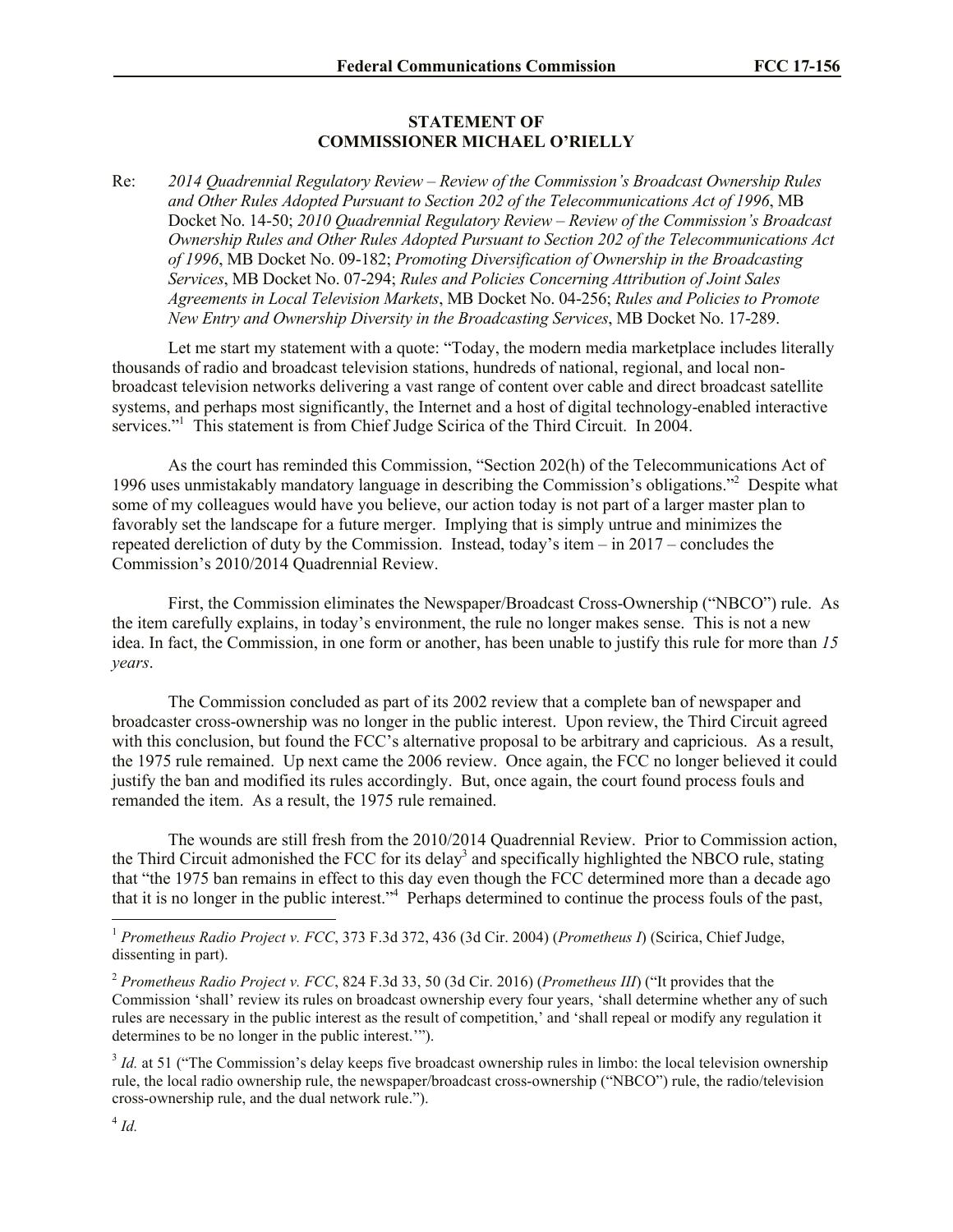when the Commission finally did act on this proceeding it examined the full media landscape then did nothing to adjust our rules in response to that landscape. In fact, despite having the votes to eliminate the cross-ownership rules, the Commission ignored precedent, consensus, and the record before it and in an about-face, decided to maintain the NBCO rule. Again, the 1975 rule remained.

Today, we fix the shoddy effort of the previous Commission. We also establish a thorough record and analysis justifying why the NBCO rule is no longer necessary. I have no doubt that this item will wind up back on the desk of the Third Circuit. However, the court will be hard pressed to find that the FCC failed to justify its reasoning. More than a decade ago the court found that the FCC "reasonably concluded" that the NBCO rule was not necessary to promote competition or localism<sup>5</sup> and today's item fully addresses why it is also not needed to ensure viewpoint diversity. According to Pew, "Americans turn to a wide range of platforms to get local news and information."<sup>6</sup> The Third Circuit recognized this multiplicity of voices, including cable and Internet, in 2004. It simply disagreed with the Commission on the degree to which these services competed with local newspapers. But, something else happened in 2004: a social media platform known as Facebook launched, followed by Twitter in 2006. These social media platforms, along with Google, became go-to sites that many consumers visit to first learn about breaking national or local news. More than a decade later, it is hard to overstate the impact of social media platforms and online outlets on viewpoint diversity.

Also since 2002, the Commission has explored ways to modify the Local Television Ownership Rule, otherwise known as the duopoly rule.<sup>7</sup> In 2004, the Third Circuit largely upheld the Commission's decision to relax the "eight voices test" but remanded the new numerical limits the FCC imposed.<sup>8</sup> Once again, this had the effect of freezing the old rules in place.

I have long called for a reexamination of the duopoly rule. In many markets, duopolies or triopolies could strengthen the overall state of broadcasters and allow stations to concentrate more resources on bringing more and higher quality local content to their viewers. At the very least, requirements like the "eight voices test" makes even less sense now than it did in 2002 when the Commission first sought to eliminate it. I am pleased that this Commission agrees. As to the top-four restriction, I would prefer that we were adopting bright-line rules rather than relying on a staff-driven case-by-case assessment. I also question how likely, and quickly, these decisions will be reached. I trust that as we re-examine this issue as part of the 2018 Quadrennial Review we will give serious weight to a full elimination of the duopoly rule.

I also hope in the 2018 quadrennial that we can more honestly define the media market as it exists today. While the item acknowledges that the video marketplace has substantially evolved, based on the current record the Commission declines to expand its market definition beyond local broadcast television stations. I believe there is ample evidence that cable operators, over-the-top providers, Internet sites, and social media platforms compete with local broadcasters. Fortunately, the item at least recognizes that its market definition could change in a future proceeding with a different record. While it may be a missed opportunity today, I will be watching closely for this in our next review of our rules.

l

<sup>8</sup> *Prometheus I,* 373 F.3d at 412–21.

<sup>5</sup> *Prometheus I,* 373 F.3d at 400–01.

<sup>&</sup>lt;sup>6</sup> Pew Research Center and Knight Foundation, How People Learn About Their Local Community 1 (Sept. 26, 2011) (How People Learn About Their Local Community), http://www.pewinternet.org/2011/09/26/how-peoplelearn-about-their-local-community (cited in NAB FNPRM Comments at 25  $\&$  n.83 (cited in NAB Petition at ii  $\&$ n.4) and Morris FNPRM Reply at 5).

<sup>7</sup> *2002 Biennial Regulatory Review – Review of the Commission's Broadcast Ownership Rules and Other Rules Adopted Pursuant to Section 202 of the Telecommunications Act of 1996*, Report and Order and Notice of Proposed Rulemaking, 18 FCC Rcd 13620 (2003) (2002 Biennial Review Order).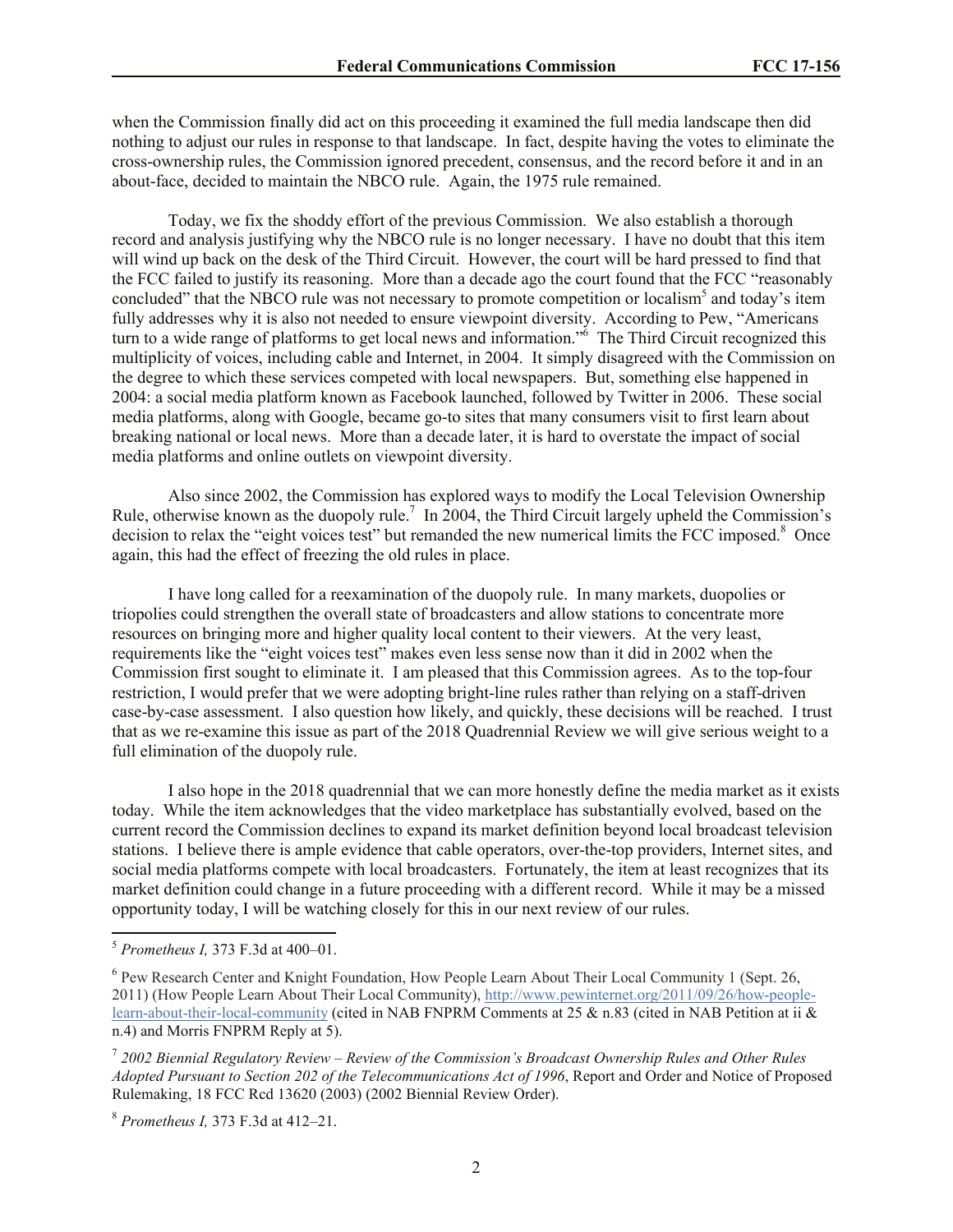We also eliminate the attribution rule for television joint sales agreements, which never should have been adopted in the first place. Further, we agree to set up an incubator program in this item, while exploring how to best structure it.

Turning to radio, I appreciate the Chairman's willingness to work with me and Commissioner Carr to address the issue of embedded markets. Originally, this item denied the relevant reconsideration petition. Admittingly, this is a narrow issue as only two markets have multiple embedded markets—DC and New York. I believe the Commission should have granted the petition in full and altered the Commission's methodology for determining compliance with the Local Radio Ownership Rule in markets containing embedded markets. As both Nielsen and BIA make clear, the listing of embedded markets in the parent market "is a reflection of geography, not an analysis of competition."<sup>9</sup> However, it appears the Commission wants to gather more information in the record before going this far. For these reasons, I understand that the Commission will consider this further in its 2018 Quadrennial Review.

Until then, Connoisseur presents convincing evidence that even under the most extreme circumstance in which one party were to own the maximum number of stations in each embedded market *and* each of these stations reached their highest ratings of the last 13 months, the owner would only rank third in the New York market with an 11.2 percent market share.<sup>10</sup> In Washington, DC, under the most extreme example, a station would rank sixth.<sup>11</sup> For these reasons, I support providing a presumptive waiver that the Commission will evaluate proposed transactions of radio stations located in the current markets with multiple embedded markets by looking to the transaction's compliance with the ownership limits in the embedded markets. Not only does the record support this, but this will bring more certainty to the marketplace until we can more fully examine this rule. These are important changes from the draft item.

Beyond the issue of embedded markets, I am disappointed that this item did very little to unburden the radio industry. While I was pleased to see the elimination of the Radio/Television Crossownership rule, I wish the Commission would have gone further in addressing our Local Radio Ownership Rules. For starters, it's time to review the Commission's AM/FM subcaps. However, I recognize that the Commission was confined to the petitions for reconsideration before us and that there will be an opportunity to re-examine our rules once again during the 2018 Quadrennial Review.

Finally, I am disappointed that the Commission declines to reverse course from the previous Commission's ill-advised decision to impose disclosure requirements for shared services agreements (SSAs) for commercial television stations. Despite assurances from this Commission, make no mistake: disclosure requirements are generally used as precursors for regulations. Maybe not today. Maybe not tomorrow. But regulations will likely come. It is also counterintuitive that in one item we consider today we question whether the costs of Form 325 data collections exceed the benefits of the information but in this item we retain illogical disclosure requirements. This is the wrong approach. We should treat this part of the proceeding in the same way that we have treated items within our media modernization initiative: with deep skepticism. I look forward to its elimination in the very near future.

In 2004, Judge Scirica got it right. He dissented from the court stay, suggesting it would be better to allow the quadrennial review process to run its course in order to allow both the Commission and Congress the ability to measure the media marketplace.<sup>12</sup> He cautiously warned, "[v]acating and

 $\overline{a}$ 

<sup>9</sup> Connoisseur Oct. 30, 2017 *Ex Parte* Letter ("If embedded market stations really competed in the parent market, there would be no need to have embedded markets.").

<sup>10</sup> Connoisseur Nov. 9, 2017 *Ex Parte* Letter.

<sup>11</sup> Connoisseur Oct. 30, 2017 *Ex Parte* Letter.

<sup>12</sup> *Prometheus I,* 373 F.3d at 435–36.